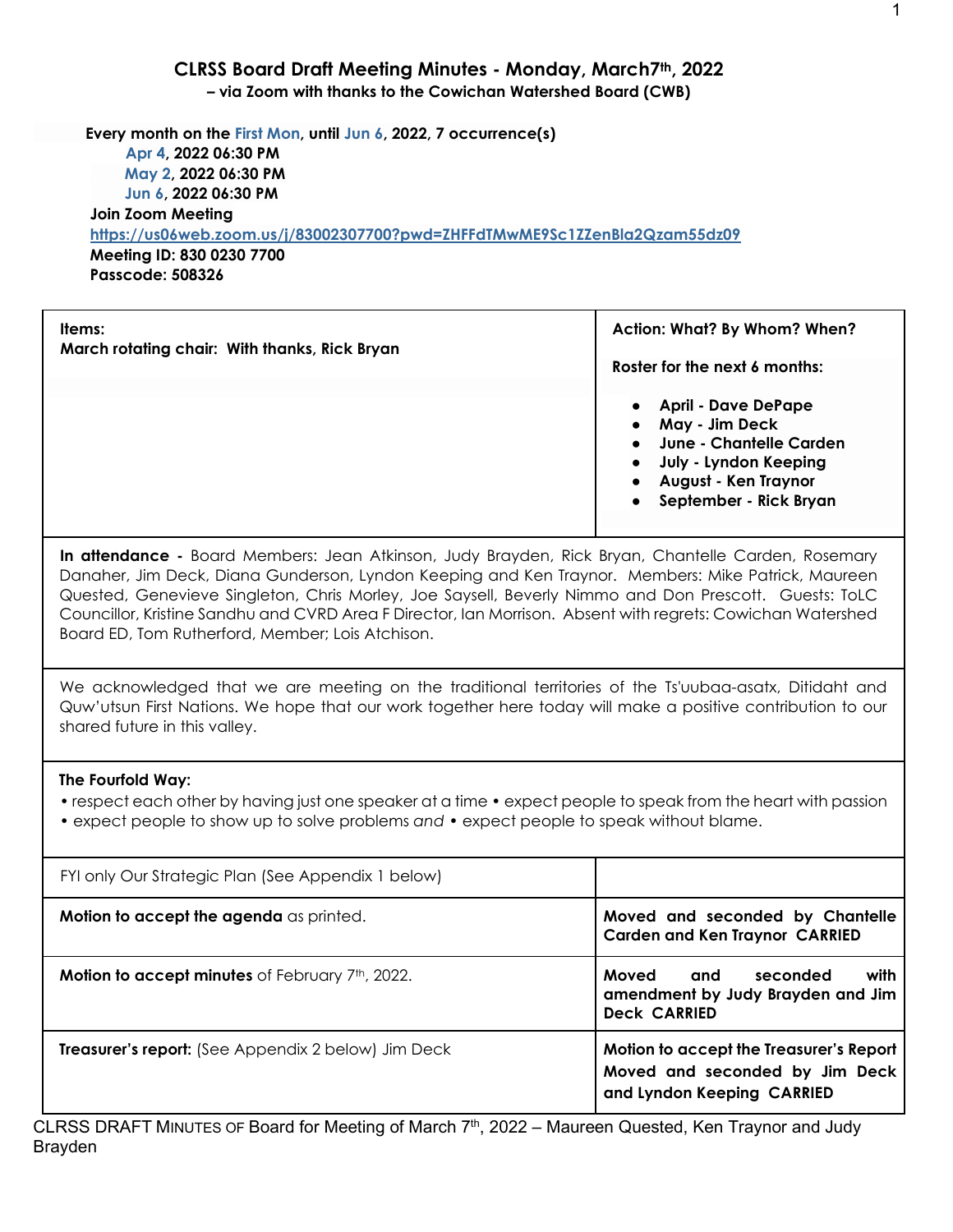| <b>Guest remarks</b> from the Town of Lake Cowichan Councillor, Kristine                                                                                                                                                                                                                                                                                                                                                                                                                                                                                                                                                                       | Kristine Sandhu reported that questions                                                                                                                                                                                                                                                                                                                                                                                                                                                                                                                                                                                           |
|------------------------------------------------------------------------------------------------------------------------------------------------------------------------------------------------------------------------------------------------------------------------------------------------------------------------------------------------------------------------------------------------------------------------------------------------------------------------------------------------------------------------------------------------------------------------------------------------------------------------------------------------|-----------------------------------------------------------------------------------------------------------------------------------------------------------------------------------------------------------------------------------------------------------------------------------------------------------------------------------------------------------------------------------------------------------------------------------------------------------------------------------------------------------------------------------------------------------------------------------------------------------------------------------|
| Sandhu: A bus shelter is being built on South Shore Road using a                                                                                                                                                                                                                                                                                                                                                                                                                                                                                                                                                                               | for the Town of L.C. should be sent                                                                                                                                                                                                                                                                                                                                                                                                                                                                                                                                                                                               |
| grant. A port-a-potty will be installed at the Lakeview Park. Kristine                                                                                                                                                                                                                                                                                                                                                                                                                                                                                                                                                                         | directly to staff via email or letter. She                                                                                                                                                                                                                                                                                                                                                                                                                                                                                                                                                                                        |
| will be making a motion to the ToLC Council to keep the Lakeview                                                                                                                                                                                                                                                                                                                                                                                                                                                                                                                                                                               | would appreciate being copied on the                                                                                                                                                                                                                                                                                                                                                                                                                                                                                                                                                                                              |
| Park gate open 24/7. She reported that there are three marginalized                                                                                                                                                                                                                                                                                                                                                                                                                                                                                                                                                                            | questions and the answers received.                                                                                                                                                                                                                                                                                                                                                                                                                                                                                                                                                                                               |
| people in L.C. and no money for town to provide services so pods will                                                                                                                                                                                                                                                                                                                                                                                                                                                                                                                                                                          | CLRSS appreciates having a rep. from                                                                                                                                                                                                                                                                                                                                                                                                                                                                                                                                                                                              |
| be used in Duncan.                                                                                                                                                                                                                                                                                                                                                                                                                                                                                                                                                                                                                             | the town council at our meetings.                                                                                                                                                                                                                                                                                                                                                                                                                                                                                                                                                                                                 |
| <b>Guest remarks</b> from CVRD Area F Director, Ian Morrison. The question                                                                                                                                                                                                                                                                                                                                                                                                                                                                                                                                                                     | Please refer to Appendix Four on the                                                                                                                                                                                                                                                                                                                                                                                                                                                                                                                                                                                              |
| of how BC Assessment is going to deal with Class 7 Private Managed                                                                                                                                                                                                                                                                                                                                                                                                                                                                                                                                                                             | Agenda for citizen involvement in                                                                                                                                                                                                                                                                                                                                                                                                                                                                                                                                                                                                 |
| Forest land will go to UBCM in the fall and hopefully It can encourage                                                                                                                                                                                                                                                                                                                                                                                                                                                                                                                                                                         | <b>CVRD-led "community circles in April</b>                                                                                                                                                                                                                                                                                                                                                                                                                                                                                                                                                                                       |
| BC Assessment to move forward with a decision.                                                                                                                                                                                                                                                                                                                                                                                                                                                                                                                                                                                                 | and May, 2022 regarding consultation                                                                                                                                                                                                                                                                                                                                                                                                                                                                                                                                                                                              |
| Little Beach – There can be no transfer of the property to the CVRD with                                                                                                                                                                                                                                                                                                                                                                                                                                                                                                                                                                       | on the Official Community Plan (OCP).                                                                                                                                                                                                                                                                                                                                                                                                                                                                                                                                                                                             |
| a Provincial Covenant in place, so this is no likely to be completed                                                                                                                                                                                                                                                                                                                                                                                                                                                                                                                                                                           | Comments will help form what our OCP                                                                                                                                                                                                                                                                                                                                                                                                                                                                                                                                                                                              |
| before June 2022.                                                                                                                                                                                                                                                                                                                                                                                                                                                                                                                                                                                                                              | should look like based on what we as a                                                                                                                                                                                                                                                                                                                                                                                                                                                                                                                                                                                            |
| MS. Josie Osborne is the new 'BC Minister of Water'; a Watershed Fund                                                                                                                                                                                                                                                                                                                                                                                                                                                                                                                                                                          | community want.                                                                                                                                                                                                                                                                                                                                                                                                                                                                                                                                                                                                                   |
| has been established. It is a self-sustaining fund for groups involved in                                                                                                                                                                                                                                                                                                                                                                                                                                                                                                                                                                      | Ian Morrison is to reply to Joe Saysell's                                                                                                                                                                                                                                                                                                                                                                                                                                                                                                                                                                                         |
| watershed activities. Ian is not anticipating anything anytime soon.                                                                                                                                                                                                                                                                                                                                                                                                                                                                                                                                                                           | query of who (Names, titles) looks after                                                                                                                                                                                                                                                                                                                                                                                                                                                                                                                                                                                          |
| There is a survey associated with it.                                                                                                                                                                                                                                                                                                                                                                                                                                                                                                                                                                                                          | fish in the river.                                                                                                                                                                                                                                                                                                                                                                                                                                                                                                                                                                                                                |
| <b>Guest Remarks</b> from Cowichan Watershed Board Executive                                                                                                                                                                                                                                                                                                                                                                                                                                                                                                                                                                                   | Ken Traynor recommended looking at                                                                                                                                                                                                                                                                                                                                                                                                                                                                                                                                                                                                |
| Director, Tom Rutherford. Ken Traynor reported in Tom's absence.                                                                                                                                                                                                                                                                                                                                                                                                                                                                                                                                                                               | material on the CWB website, click on                                                                                                                                                                                                                                                                                                                                                                                                                                                                                                                                                                                             |
| Watershed Board is looking for a new Executive Director as Tom                                                                                                                                                                                                                                                                                                                                                                                                                                                                                                                                                                                 | meetings. Some good material on                                                                                                                                                                                                                                                                                                                                                                                                                                                                                                                                                                                                   |
| wants more time to play in the river.                                                                                                                                                                                                                                                                                                                                                                                                                                                                                                                                                                                                          | managing the weir moving ahead.                                                                                                                                                                                                                                                                                                                                                                                                                                                                                                                                                                                                   |
| President's Report: Ken Traynor reported on CLRSS Upper River<br>Stewardship reported to Heritage River administration and a letter of<br>support for the Nixon Creek log jam Habitat Rehabilitation. (See<br>Appendix 3 below)                                                                                                                                                                                                                                                                                                                                                                                                                | Ken Traynor is working on a letter<br>supporting the water sustainability<br>fund, due March 18.                                                                                                                                                                                                                                                                                                                                                                                                                                                                                                                                  |
| <b>Business Arising from the Minutes:</b><br>1.) CLRSS Member, Mike Patrick, spoke to his request that the Board<br>revisit the CLRSS Mission statement and his request to be assured by the<br>Board that the current focus of CLRSS activities continues to be the<br>upper watershed.<br><b>CLRSS Mission Statement:</b> To inform and educate landowners, other<br>citizens and government about the environmentally sustainable use<br>and protection of the Cowichan watershed with emphasis on the<br>upper Cowichan watershed and all riparian zones. To work with<br>schools, citizens and other like-minded groups for this purpose. | 1.) Mike Patrick was assured by the<br>Board that the current emphasis of<br>CLRSS activities continues to be the<br>upper watershed. CLRSS acts as an<br>ambassador with an advocacy and<br>informative role to the rest of the<br>watershed of our activities. There has<br>been no attempt to expand CLRSS<br>efforts or funds from the upper river.<br>Gunderson<br>articulated the<br>Diana<br>difference between the meanings of<br>the words, "focus" and "emphasis".<br>Judy Brayden accepted responsibility<br>for any confusion and subsequent<br>angst caused by her statement at the<br>recent brainstorming meeting. |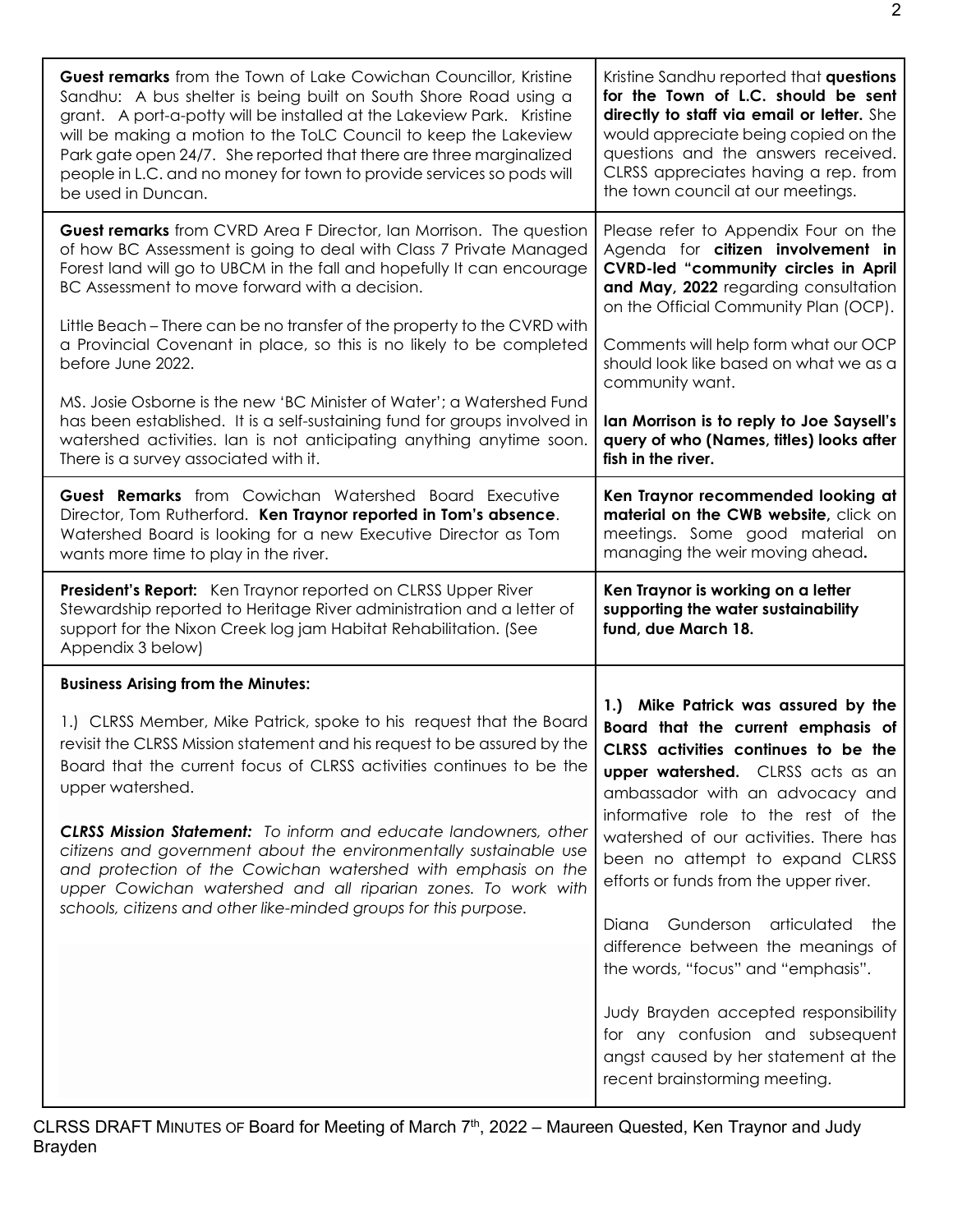| 2.) A Progress Report on the visioning of a 'CLRSS Signature Event' -<br>Chantelle Carden (see Appendix 3 below); We also needed to set a<br>date in April to convene a membership-wide CLRSS meeting to decide<br>on this direction.                                                                                                                                                                                                                             | 2.) Judy Brayden will secure the Curling<br>Lounge for an<br>April,<br>in-person,<br>membership-wide, CLRSS meeting to<br>decide on the direction of a 'CLRSS<br>Signature Event' (ASE).                                                                                                                                                                                   |
|-------------------------------------------------------------------------------------------------------------------------------------------------------------------------------------------------------------------------------------------------------------------------------------------------------------------------------------------------------------------------------------------------------------------------------------------------------------------|----------------------------------------------------------------------------------------------------------------------------------------------------------------------------------------------------------------------------------------------------------------------------------------------------------------------------------------------------------------------------|
| 3.) A Dragon Boat Festival fact-finding report was presented by<br>Rosemary Danaher; Concerns and contradictions re fundraising &<br>indigenous Involvement were brought to the table. Genevieve<br>Singleton reiterated that her intention was to support a new<br>community member with networking, not to involve the society in the<br>actual event.                                                                                                          | 3.) Moved and seconded by Rosemary<br>Danaher and Judy Brayden that Ken<br>Traynor send an email to Brian Aubrey,<br>wishing him well with his endeavour,<br>but to inform him that we are unable to<br>provide any funding or organizational<br>assistance for this event. CARRIED                                                                                        |
| 4.) Covid protocol and the CLRSS meeting location for April and on<br>was discussed. Lyndon Keeping suggested in person meeting every 2nd<br>month, with Zoom for those who wish to use it.                                                                                                                                                                                                                                                                       | 4.) The April 4 <sup>th</sup> , 2022, Board meeting<br>will be in person, at 6:30 p.m. at the<br>home of Maureen Quested, 10013<br>March Road in Honeymoon Bay. Those<br>who wish to join via Zoom need to<br>inform Maureen asap.                                                                                                                                         |
| 5.) CVRD OCP Community Workshops (See Appendix 4 below)<br>Please see guest remarks from Ian Morrison, above.                                                                                                                                                                                                                                                                                                                                                     |                                                                                                                                                                                                                                                                                                                                                                            |
| 6.) Possible education session request to FLNR re Riparian area<br>regulation and development requests. (See Appendix Five below)                                                                                                                                                                                                                                                                                                                                 | 6.) It was moved and seconded by<br>Diana<br>Gunderson and<br><b>Rosemary</b><br>Danaher, that Chris Morley and Joe<br>Saysell approach Andrew Appleton of<br>FLNR on behalf of the Friends of the<br>Cowichan and CLRSS, requesting an<br>education session regarding riparian<br>area regulation and development<br>requests for people/groups in the<br>valley. CARRIED |
| Leads conversation and updates ONLY as needed:                                                                                                                                                                                                                                                                                                                                                                                                                    |                                                                                                                                                                                                                                                                                                                                                                            |
| a. Gerald Thom Memorial Native Plant Garden - Lois Atchison-<br>b. Social and Retail Sales - Rosemary Danaher NIL<br>c. Monthly Meetings rotating chair for April 2022 -<br>d. Membership - Maureen Quested NIL<br>e. Fundraising - Maureen Quested NIL<br>f. Decibel Coalition - Diana Gunderson -<br>There will be a 2 year delay for Transport Canada to get<br>regulations in place on boat noise and mufflers.<br>g. Youth Engagement - Chantelle Carden NIL | a.) There will be a work party in April,<br>weather permitting, time TBA<br>c.) See rotating roster at the top of<br>these minutes.                                                                                                                                                                                                                                        |

Τ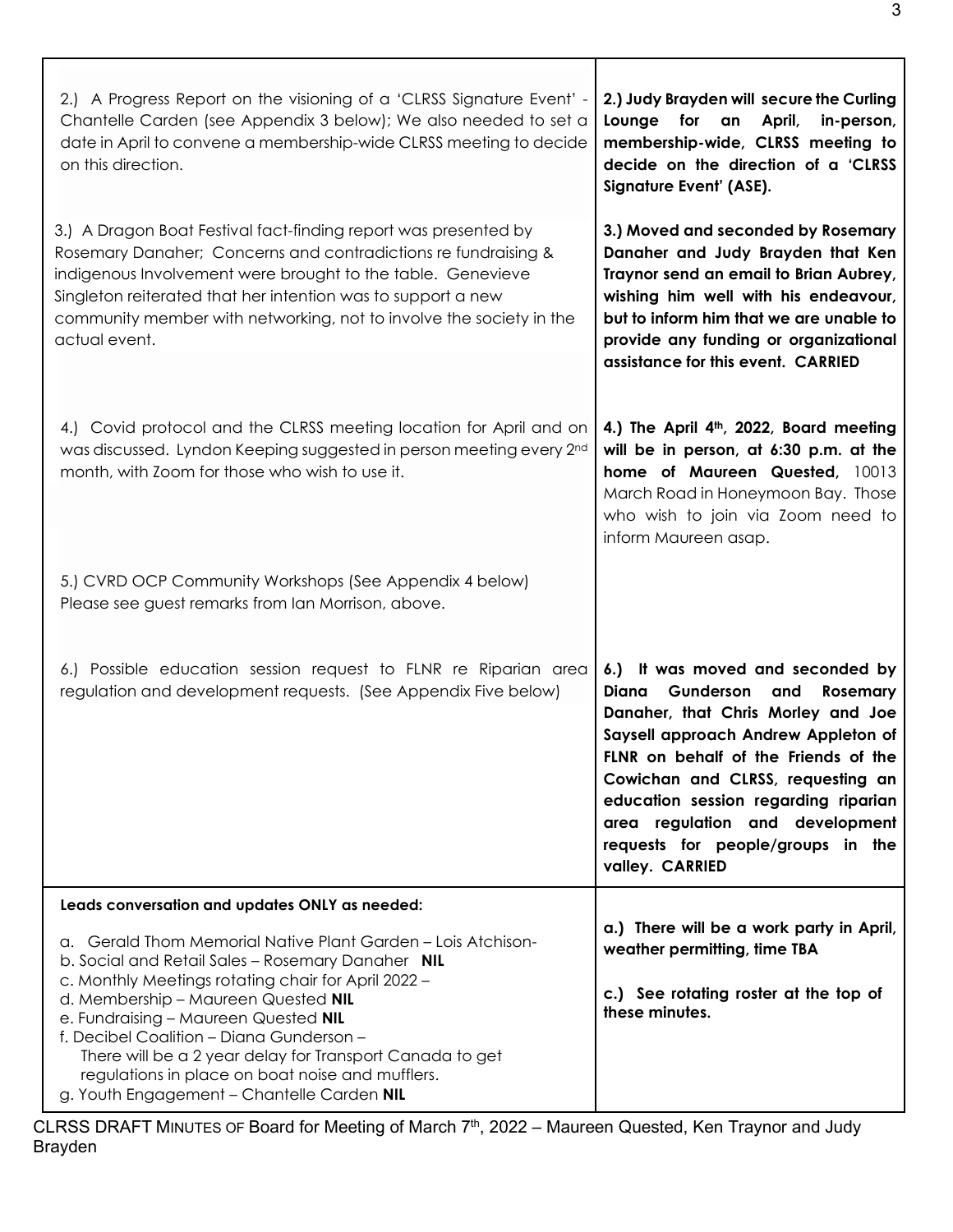| h. Water Monitoring – Bee Greenway and Dave De Pape<br><b>NIL</b><br>i. Newsletter - Chantelle Carden reported that the newsletter will be<br>coming out soon.<br>j. Paddlesports report: Rick Bryan reported that conditions are good<br>for instruction in the river right now.<br>k. Fry salvage - Dave DePape NIL<br>I. Gerald Thom Environmental Studies Bursary - Diana Gunderson | i. Get your newsletter items and any<br>pictures to Chantelle Carden                                                                                    |  |
|-----------------------------------------------------------------------------------------------------------------------------------------------------------------------------------------------------------------------------------------------------------------------------------------------------------------------------------------------------------------------------------------|---------------------------------------------------------------------------------------------------------------------------------------------------------|--|
| m. Cowichan Climate Hub NIL<br>n. CSSP – Genevieve Singleton reported that the CSRT will be<br>proceeding with Rivers' Day in some capacity<br>o. Lamprey - Genevieve Singleton NIL<br>p. Mitigating Ultraviolet Filter (UVF) contamination in the<br>Cowichan watershed                                                                                                                | Mike Patrick reported that<br>p.<br>the<br>has<br>program<br>been<br>extended for another year.<br>When he needs volunteers, he<br>will advise members. |  |
| <b>New Business: NONE</b>                                                                                                                                                                                                                                                                                                                                                               |                                                                                                                                                         |  |
| <b>Stewardship Community Reports:</b>                                                                                                                                                                                                                                                                                                                                                   |                                                                                                                                                         |  |
| Cowichan Stewardship Roundtable – Jim Deck reported that there<br>1.<br>were few fish carcasses in the Lake and Upper River this winter.<br>Chum run was down significantly; virtually no chum fry to be seen.<br>Bears and eagles will be in trouble with drastically low chum numbers.                                                                                                |                                                                                                                                                         |  |
| Fishermen dropping anchor in spawning beds are creating havoc -<br>looks like a plowed field. Steelhead can be considered lost on the<br>coast.                                                                                                                                                                                                                                         |                                                                                                                                                         |  |
| Joe Saysell of the Friends of the Cowichan, is continuing to recommend<br>that the upper river be closed from December 01 to March 31. He feels<br>that this would protect 90% of fish.                                                                                                                                                                                                 |                                                                                                                                                         |  |
| Motion to Adjourn                                                                                                                                                                                                                                                                                                                                                                       | <b>Moved by Rosemary Danaher</b>                                                                                                                        |  |
| <b>Important Upcoming Dates:</b><br>Apr 4, 2022 06:30 p.m. in person<br>May 2, 2022 06:30 p.m.<br>Jun 6, 2022 06:30 p.m.<br>July 4, 2022 06:30 p.m.<br>August 8, 2022 06:30 p.m.<br>Sept. 12, 2022 06:30 p.m.<br>Sept. 25, 2022 All Day River's Day Event                                                                                                                               |                                                                                                                                                         |  |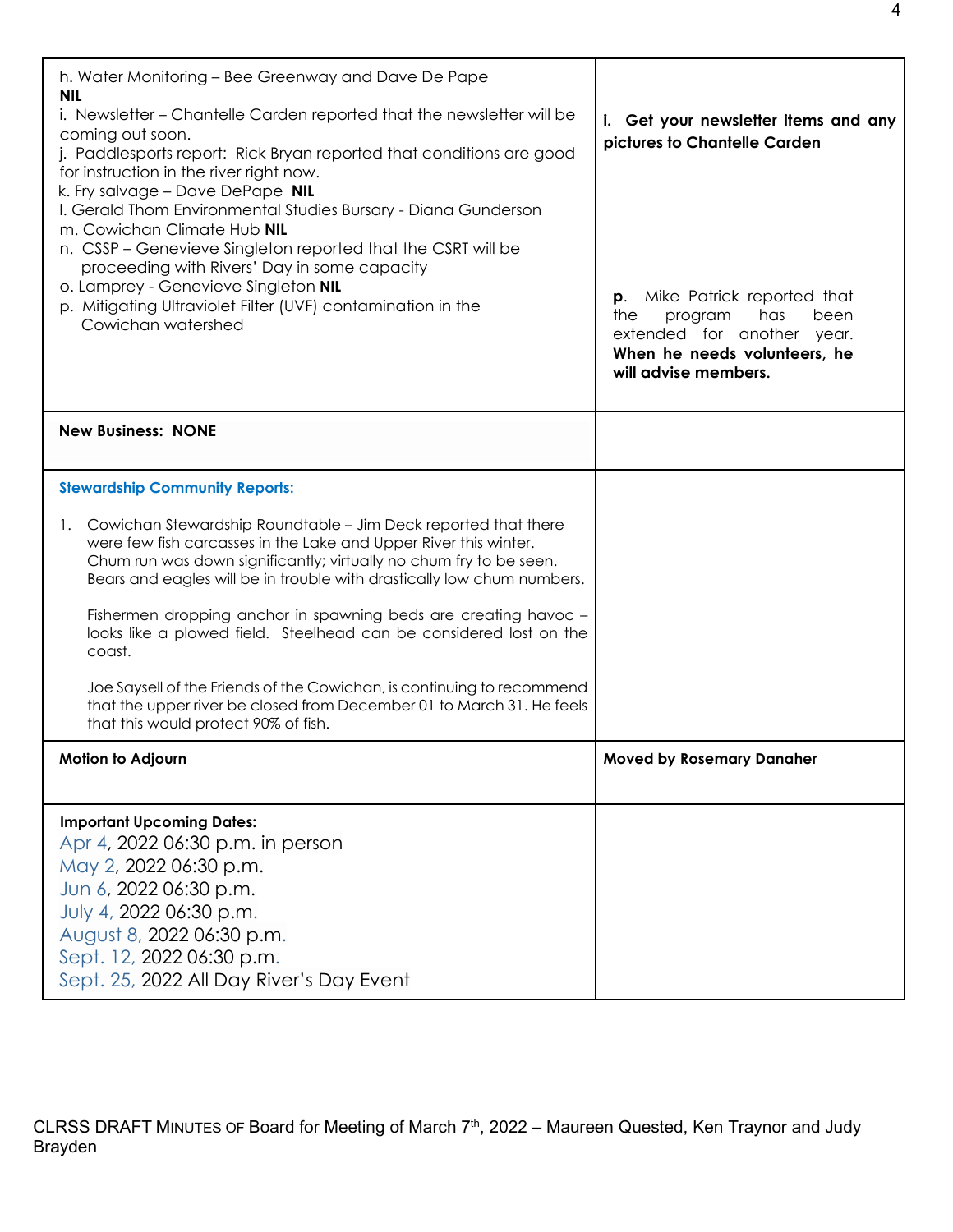| 1. Increase awareness of and support for building<br>the new weir                                                                                                                                              | 2. Increase Youth Engagement                                                                                                                                    |
|----------------------------------------------------------------------------------------------------------------------------------------------------------------------------------------------------------------|-----------------------------------------------------------------------------------------------------------------------------------------------------------------|
| <b>Goals</b><br>Increase public support<br>Increase community understanding of<br>new weir benefits<br>Increase public awareness of how climate<br>change is driving the need for a new weir                   | <b>Goals</b><br>Increase youth membership<br>Re-establish Lake Studies program<br>Collaborate with other valley<br>youth programs<br>Establish youth roundtable |
| 3. Protect Lake Shore Lands                                                                                                                                                                                    |                                                                                                                                                                 |
| <b>Goals</b><br>Protect critical undeveloped<br>shoreline and tributary habitat<br>Promote protection for Shaw Creek<br>watershed<br>Expand shoreline riparian habitat<br>restoration work to tributary creeks |                                                                                                                                                                 |

# **Appendix 2: Treasurer's Report**

| <b>February 2022 Treasurer's Report</b>                        |                                                          |          |                       |
|----------------------------------------------------------------|----------------------------------------------------------|----------|-----------------------|
|                                                                | <b>Cheques/Transfer</b><br><b>CASH in Bank</b><br>s      |          | <b>Available Cash</b> |
| <b>CLRSS General Account</b>                                   | 11,516.19                                                |          | 11,516.19             |
| to be deposited                                                |                                                          |          |                       |
| Salmon fry rescue funds                                        |                                                          |          | 1,934.21              |
|                                                                | <b>Total Cash Available for CLRSS General Activities</b> | 9,581.98 |                       |
| <b>Bursary Account Total</b>                                   | 6,878.20                                                 |          |                       |
| <b>Comments:</b>                                               |                                                          |          |                       |
|                                                                |                                                          |          |                       |
|                                                                |                                                          |          |                       |
| CLRSS 2021/2022 Financial Report Budget to Actual - 28/02/2022 |                                                          |          |                       |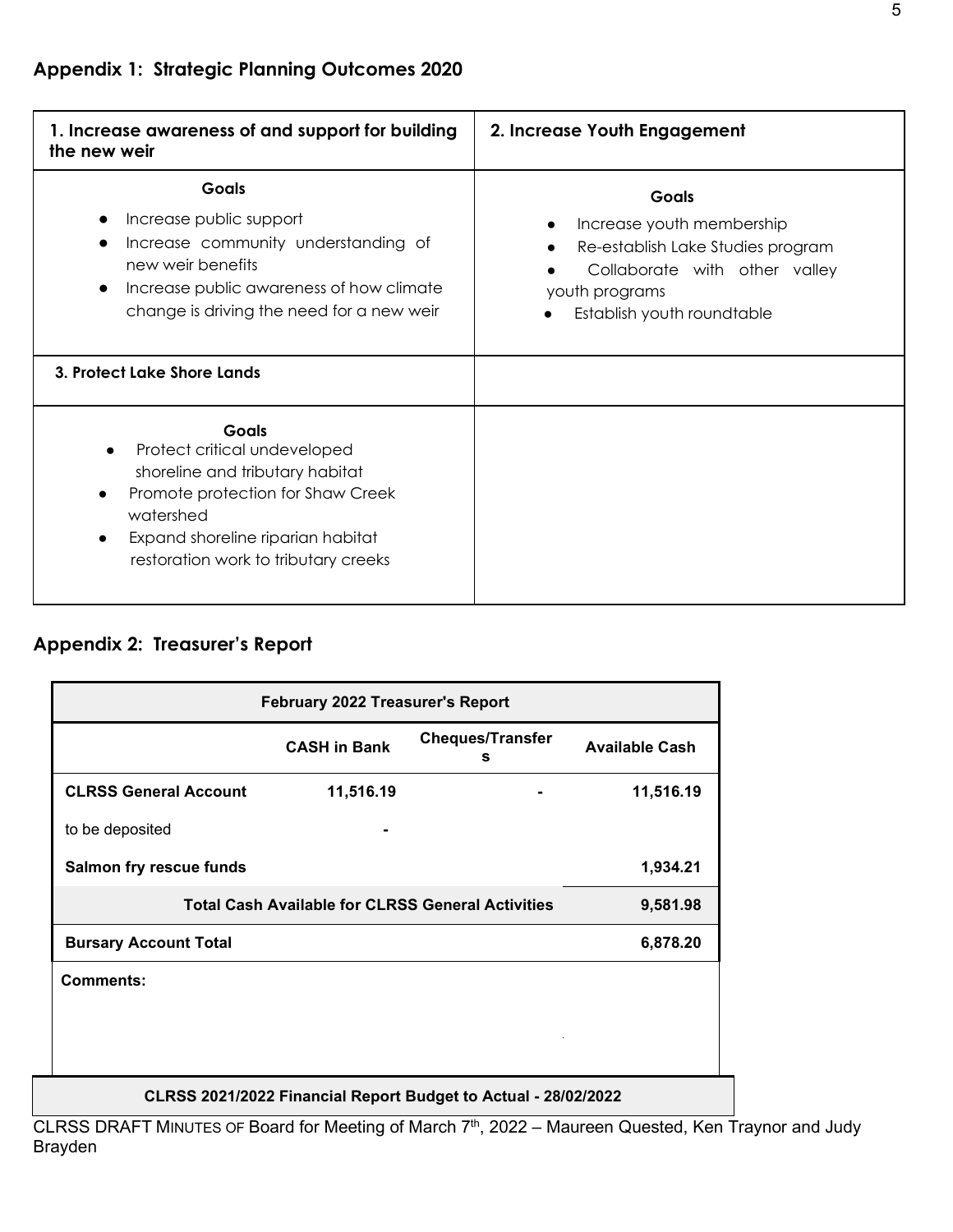| Revenue                        |               |               | <b>Expenditures</b>         |             |               |
|--------------------------------|---------------|---------------|-----------------------------|-------------|---------------|
| Category                       | <b>Budget</b> | <b>Actual</b> | Category<br><b>Budget</b>   |             | <b>Actual</b> |
| <b>Total</b><br><b>Revenue</b> | 4500          | 4,965.9<br>5  | <b>Total Expenditures</b>   | 4,500       | 3,682.10      |
| Memberships                    | 1400          | 1,220.0<br>0  | Signs                       | $\pmb{0}$   | 257.00        |
| Donations                      | 2000          | 1,041.7<br>5  | Accounting                  | 100         |               |
| Sales                          | 300           | 80.00         | <b>BCLSS</b>                | 50          | 50.00         |
| Fundraising                    | 800           | 2,624.2<br>0  | Society Fees                | 250         |               |
| Interest                       | $\pmb{0}$     | 0             | <b>Printing Costs</b>       | 400         |               |
|                                |               |               | Purchase for Sales          | 100         | 218.40        |
|                                |               |               | <b>Gifted Apparel</b>       | 100         |               |
|                                |               |               | Insurance                   | $\pmb{0}$   | 876.00        |
|                                |               |               | <b>Bank Charges</b>         | 100         | 11.00         |
|                                |               |               | Office Expenses             | 200         | 97.92         |
|                                |               |               | Courses & Mtgs              | $\mathbf 0$ |               |
|                                |               |               | <b>CSSP Activities</b>      | $\pmb{0}$   |               |
|                                |               |               | River CU                    | $\pmb{0}$   | 166.65        |
|                                |               |               | <b>Fundraising Expenses</b> | 100         |               |
|                                |               |               | Misc. other                 | 500         | 34.45         |
|                                |               |               | Transfers to Bursary Fund   | 500         | 934.74        |
|                                |               |               | Fry Rescue                  | 300         |               |
|                                |               |               | <b>Landowner Education</b>  | 500         |               |
|                                |               |               | <b>GT Memorial Garden</b>   | 400         |               |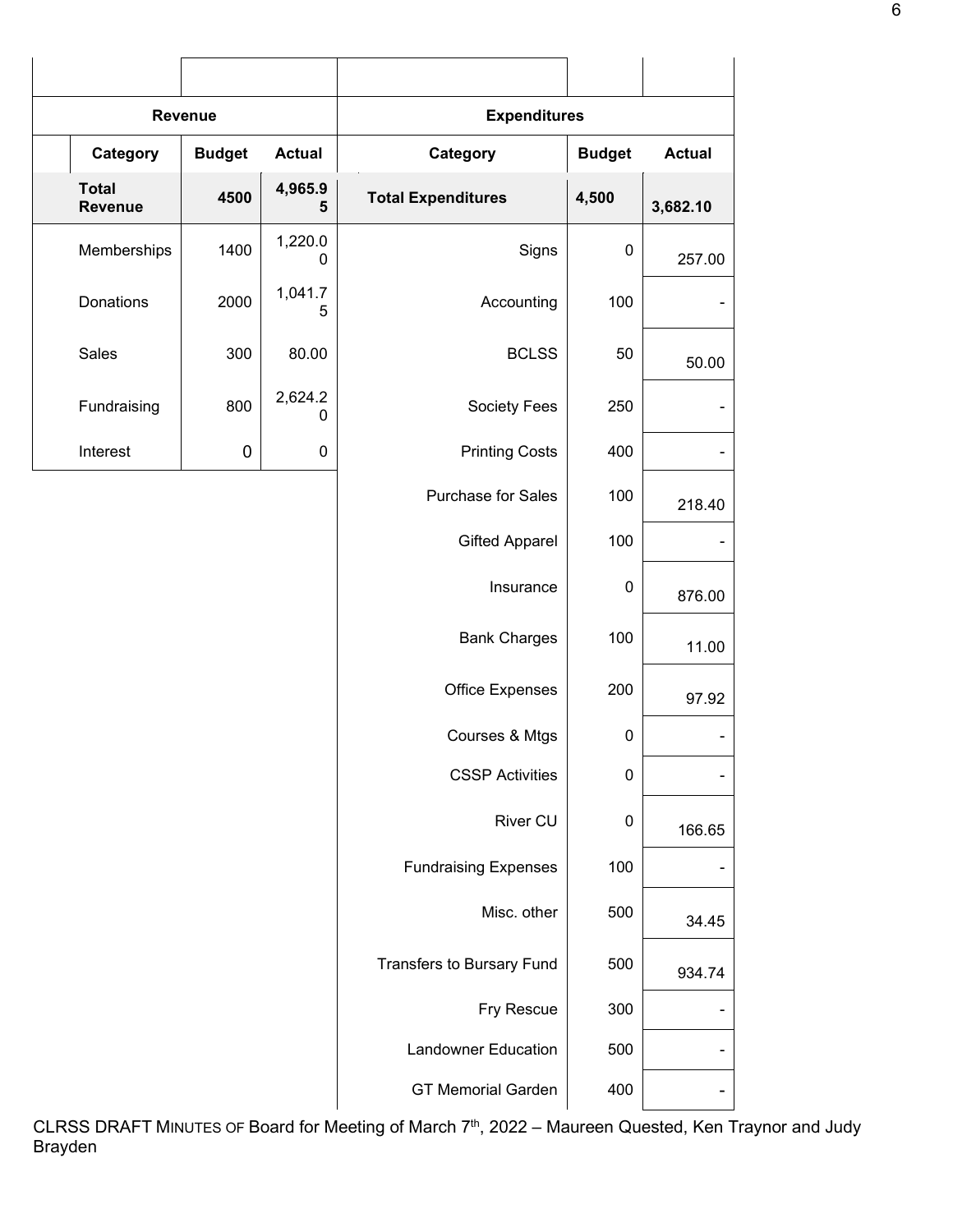| <b>Website Update</b>        | 100 | 24.26    |
|------------------------------|-----|----------|
| <b>Watershed Art Project</b> | 800 | 1,011.68 |

## **Appendix 3: Support Letter Nixon Creek log jam Habitat Rehabilitation**.



PO Box 907 Lake Cowichan, B.C. VOR 2GO

To Whom It May Concern,

Please accept this letter of support for the Cowichan Lake Salmonid Enhancement Society funding request to support **Nixon Creek log jam Habitat Rehabilitation**.

The Cowichan Lake and River Stewardship Society (CLRSS) regularly supports and collaborates with the Cowichan Lake Salmonid Enhancement Society (CLSES) in their work with Lake Cowichan School, their outdoor education classes and for fry salvage in May and June.

Nixon Creek is a significant tributary to Cowichan Lake and is important fish habitat in the western end of the Lake. While we have not been up to the problem site ourselves we have reviewed the photographic, map and google earth images and descriptions provided by those who have visited the site.

CLRSS supports this funding application and the submission of a Section 11 application to restore the affected fish habitat. We feel this project would make an important contribution to our collective effort in the Cowichan valley to address these serious watershed challenges and help build up our region's resilience to climate change impacts.

Sincerely,

Ken Traynor President Cowichan Lake & River Stewardship Society

## **Appendix Four:**

CLRSS DRAFT MINUTES OF Board for Meeting of March  $7<sup>th</sup>$ , 2022 – Maureen Quested, Ken Traynor and Judy Brayden The Cowichan Valley Regional District is planning a series of consultations on its official community plan. There will be a series of CVRD-led "community circles" in April and May. Residents can also organize and lead their own community circles and the CVRD is offering resources and training for those who wish to do so. Residents are also invited to complete online workbooks in order to respond to key policy goals, such as responding to climate change, managing infrastructure, expanding transportation options and